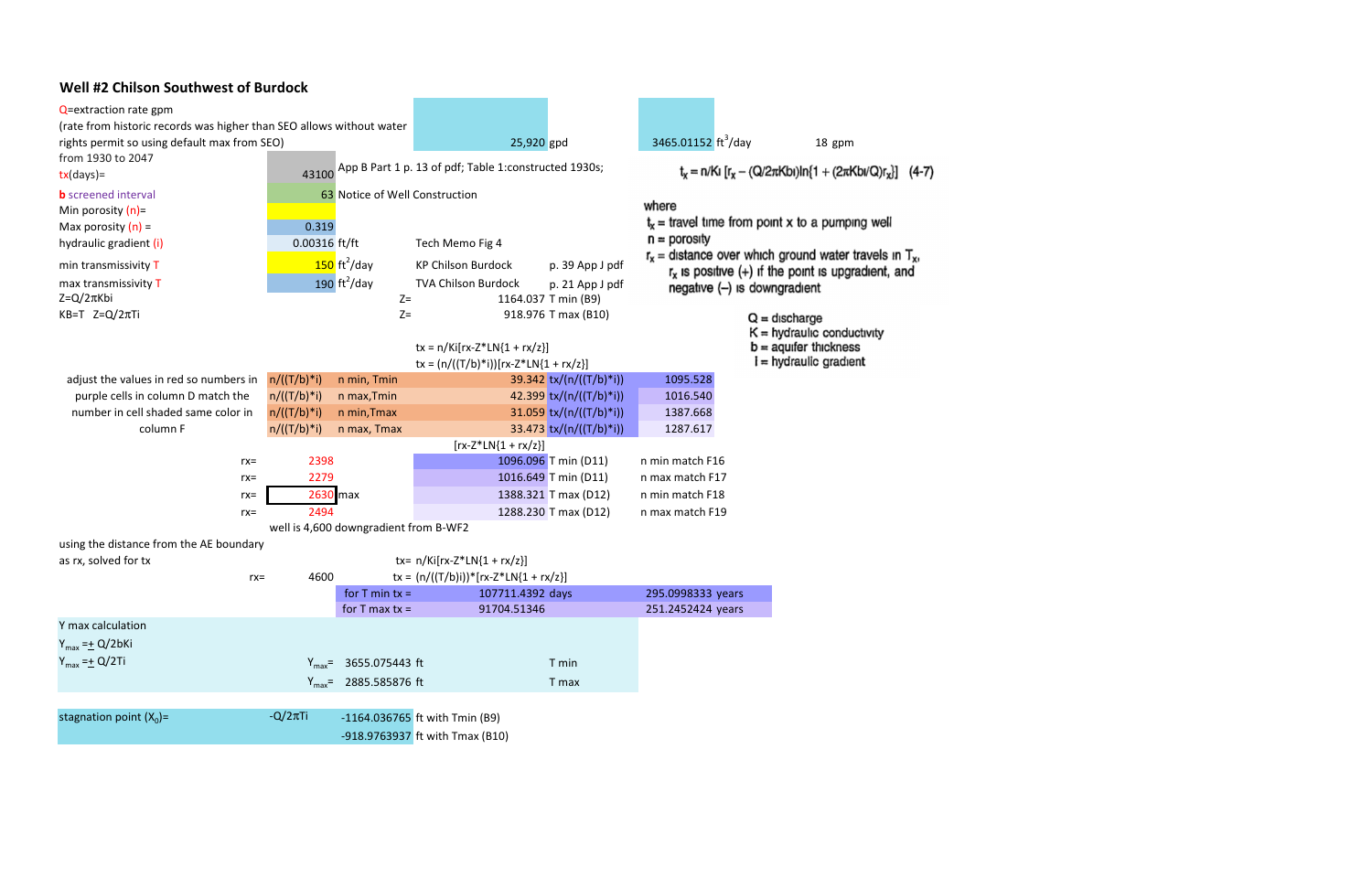### Well #7 Fall River South of Burdock



047 05089

#### $t_x = n/KI$   $[r_x - (Q/2\pi Kb) \ln\{1 + (2\pi KbI/Q)r_x\}]$  (4-7)

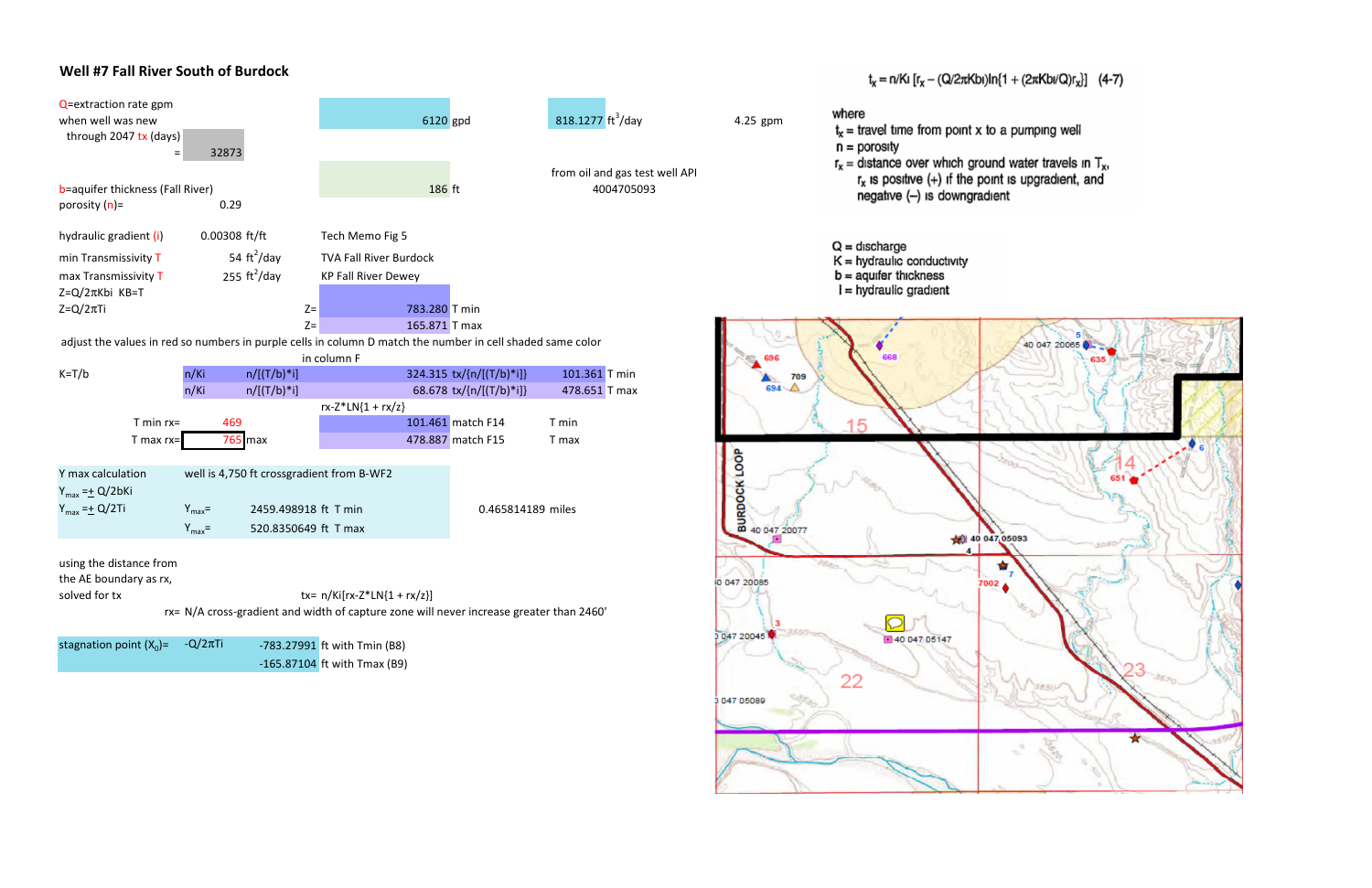#### Well #8 Fall River South of Burdock

| Q=extraction rate gpm            |                              |                               | 3600 gpd               | 481.2516 $\text{ft}^3/\text{day}$ | $2.5$ gpm |
|----------------------------------|------------------------------|-------------------------------|------------------------|-----------------------------------|-----------|
| through 2047 tx (days) =         | 43100                        |                               |                        |                                   |           |
|                                  |                              |                               |                        | perforations from                 |           |
| b=aquifer thickness (Fall River) |                              |                               | $20$ ft                | well repair form                  |           |
| porosity $(n)$ =                 | 0.29                         |                               |                        |                                   |           |
| hydraulic gradient (i)           | $0.00364$ ft/ft              | Tech Memo Fig 5               |                        |                                   |           |
| min $Transmissivity$ $T$         | 54 $\text{ft}^2/\text{day}$  | <b>TVA Fall River Burdock</b> |                        |                                   |           |
| max Transmissivity T             | 255 $\text{ft}^2/\text{day}$ | <b>KP Fall River Dewey</b>    |                        |                                   |           |
| $Z = Q/2\pi Kbi$                 |                              |                               |                        |                                   |           |
| $Z = Q/2\pi T i$                 |                              | $Z =$                         | 389.8678286 T min (B6) |                                   |           |
|                                  |                              |                               |                        |                                   |           |
|                                  |                              |                               |                        |                                   |           |
|                                  |                              | $Z=$                          | 82.560 T max (B7)      |                                   |           |

|                                    |              |               |          |                      | $tx = n/Ki[rx-Z*LN{1 + rx/z}]$            |                        |                |  |
|------------------------------------|--------------|---------------|----------|----------------------|-------------------------------------------|------------------------|----------------|--|
|                                    |              |               |          |                      | tx =( $n/((T/b)*i))*[rx-Z*LN{1 + rx/z}]$  |                        |                |  |
|                                    |              | $n/((T/b)*i)$ |          |                      |                                           | 29.508 tx/(n/((T/b)i)) | 1460.644 T min |  |
|                                    |              | $n/((T/b)*i)$ |          |                      |                                           | 6.249 tx/(n/((T/b)i))  | 6897.486 T max |  |
|                                    |              |               |          |                      | $rx-Z^*LN{1 + rx/z}$                      |                        |                |  |
|                                    | $T$ min rx=  |               | 2199     |                      |                                           | 1460.915 match F14     |                |  |
|                                    | T max $rx =$ |               | 7269 max |                      |                                           | 6898.376 match F15     |                |  |
| Y max calculation                  |              |               |          |                      | well is 9,625 ft crossgradient from B-WF2 |                        |                |  |
| Y <sub>max</sub> = <u>+</u> Q/2bKi |              | $Ymax=$       |          | 1224.184982 ft T min |                                           | 0.231853216 miles      |                |  |
| Ymax =+ Q/2Ti                      |              | $Ymax=$       |          | 259.2391726 ft T max |                                           |                        |                |  |
|                                    |              |               |          |                      |                                           |                        |                |  |

adjust the values in red so numbers in purple cells in column D match the number in cell shaded same color in column F

using the distance from

the AE boundary as rx,

solved for tx  $tx = n/Ki[rx-Z^*LN{1 + rx/z}]$ 

rx= N/A cross-gradient and width of capture zone will never increase greater than 1224'

| stagnation point $(X_0)$ = | $-Q/2\pi$ Ti | -389.8678286 ft with Tmin (B6) |
|----------------------------|--------------|--------------------------------|
|                            |              | -82.56024605 ft with Tmax (B7) |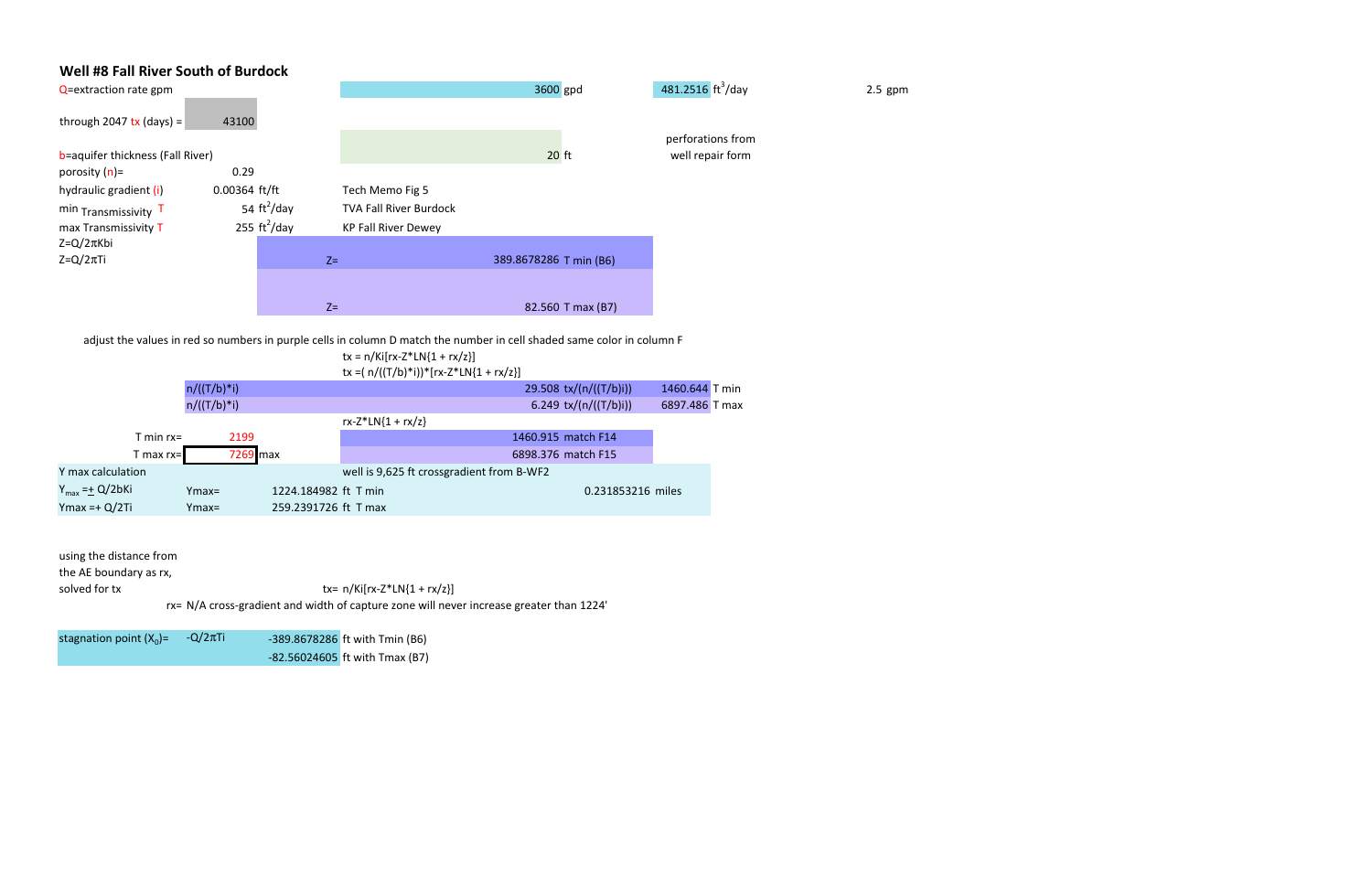| <b>Well #13 Chilson Burdock</b><br>Q=extraction rate gpm                          |                    |                                           |                                          |                              |                                            |                            |
|-----------------------------------------------------------------------------------|--------------------|-------------------------------------------|------------------------------------------|------------------------------|--------------------------------------------|----------------------------|
| when well was new                                                                 |                    |                                           |                                          | 1440 gpd                     | 192.50064 $\frac{\text{ft}^3}{\text{day}}$ | 1 gpm                      |
| through 2047 $tx$ (days)=                                                         | 35795              |                                           |                                          |                              |                                            |                            |
| b=Min aquifer thickness (Chilson)                                                 |                    |                                           |                                          | 45 ft                        | Notice of Well<br>Construction             |                            |
| b=Max aquifer thickness (Chilson)<br>Min porosity $(n)$ =<br>Max porosity $(n)$ = | 0.296<br>0.319     |                                           |                                          | 145 ft                       | Plate 6.7 Chilson<br>Isopach Map           |                            |
|                                                                                   |                    |                                           |                                          |                              |                                            |                            |
| hydraulic gradient (i)                                                            | 0.00215 ft/ft      |                                           | Tech Memo Fig 6                          |                              |                                            |                            |
| minimum Transmissivity (T)                                                        |                    | $150 \text{ ft}^2/\text{day}$             | <b>KP Chilson Burdock</b>                |                              |                                            |                            |
| maximumTransmissivity (T)                                                         |                    | 190 $\text{ft}^2/\text{day}$              | <b>TVA Chilson Burdock</b>               |                              |                                            |                            |
| $Z = Q/2\pi Kbi$                                                                  |                    | $Z =$                                     |                                          | 95.048 T min (B8)            |                                            |                            |
| $Z = Q/2\pi T i$                                                                  |                    | $Z=$                                      |                                          | 75.038 T max (B9))           |                                            |                            |
|                                                                                   |                    |                                           | tx =( $n/((T/b)*i))*[rx-Z*LN{1 + rx/z}]$ |                              |                                            |                            |
|                                                                                   | n/((T/b)i)         | n min (B5), Tmin (B8), b min (D3)         |                                          | 41.302 $tx/(n/((T/b)i))$     | 866.658                                    |                            |
|                                                                                   | n/((T/b)i)         | n min (B5), Tmin (B8), b max (D4)         |                                          | 133.085 $tx/(n/((T/b)i))$    | 268.963                                    |                            |
| adjust the values in red so numbers $n/((T/b)i)$                                  |                    | n min (B5), Tmax (B9), b min (D3)         |                                          | 32.607 $tx/(n/((T/b)i))$     | 1097.767                                   |                            |
| in purple cells in column D match                                                 | n/((T/b)i)         | n min (B5), Tmax (B8), b max (D4)         |                                          | $105.067$ tx/(n/((T/b)i))    | 340.686                                    |                            |
| the number in cell shaded same                                                    | n/((T/b)i)         | n max (B6), Tmin (B8), b min (D3)         |                                          | 44.512 tx/(n/((T/b)i))       | 804.172                                    |                            |
| color in column F                                                                 | n/((T/b)i)         | n max (B6), Tmin (B8), b max (D4)         |                                          | 143.426 tx/(n/((T/b)i))      | 249.571                                    |                            |
|                                                                                   | n/((T/b)i)         | n max (B6), Tmax (B9), b min (D3)         |                                          | $35.141$ tx/(n/((T/b)i))     | 1018.618                                   |                            |
|                                                                                   | n/((T/b)i)         | n max (B6), Tmax (B9), b max (D4)         |                                          | 113.231 $tx/(n/((T/b)i))$    | 316.123                                    |                            |
|                                                                                   | 1108               |                                           | $rx-Z*LN{1 + rx/z}$                      | 866.746 n min, T min, b min  |                                            | use D10 in equation; match |
| $rx =$<br>$rx =$                                                                  | 432                |                                           |                                          | 269.191 n min, T min, b max  |                                            | use D10 in equation; match |
| $rx=$                                                                             |                    | 1317 max value                            |                                          | 1097.850 n min, T max, b min |                                            | use D10 in equation; match |
| $rx =$                                                                            | 493                |                                           |                                          | 341.109 n min, T max, b max  |                                            | use D10 in equation; match |
| $rx =$                                                                            | 1040               |                                           |                                          | 804.276 n max, T min, b min  |                                            | use D11 in equation; match |
| $rx =$                                                                            | 408                |                                           |                                          | 249.621 n max, T min, b max  |                                            | use D11 in equation; match |
| $rx =$                                                                            | 1234               |                                           |                                          | 1019.463 n max, T max, b min |                                            | use D11 in equation; match |
| $rx =$                                                                            | 465                |                                           |                                          | 316.902 n max, T max, b max  |                                            | use D11 in equation; match |
|                                                                                   |                    | well is 1,750 ft downgradient from B-WF10 |                                          |                              |                                            |                            |
| Y max calculation                                                                 |                    |                                           |                                          |                              |                                            |                            |
| $Y_{max} = \pm Q/2bKi$                                                            |                    |                                           | 298.4506047 ft with Tmin (B8)            | 0.056524736 miles            |                                            |                            |
| Ymax = + $Q/2Ti$                                                                  | $Ymax=$<br>$Ymax=$ |                                           | 235.6188984 ft with Tmax (B9)            | 0.044624791 miles            |                                            |                            |
|                                                                                   |                    |                                           |                                          |                              |                                            |                            |
|                                                                                   |                    |                                           |                                          |                              |                                            |                            |
| stagnation point $(X_0)$ =                                                        | $-Q/2\pi T$ i      |                                           | -95.04796326 ft with Tmin (B8)           |                              |                                            |                            |
|                                                                                   |                    |                                           | $-75.03786574$ ft with Tmax (B9)         |                              |                                            |                            |

uation; match number at F14 uation; match number at F15 uation; match number at F16 uation; match number at F17 uation; match number at F18 uation; match number at F19 uation; match number at F20 uation; match number at F21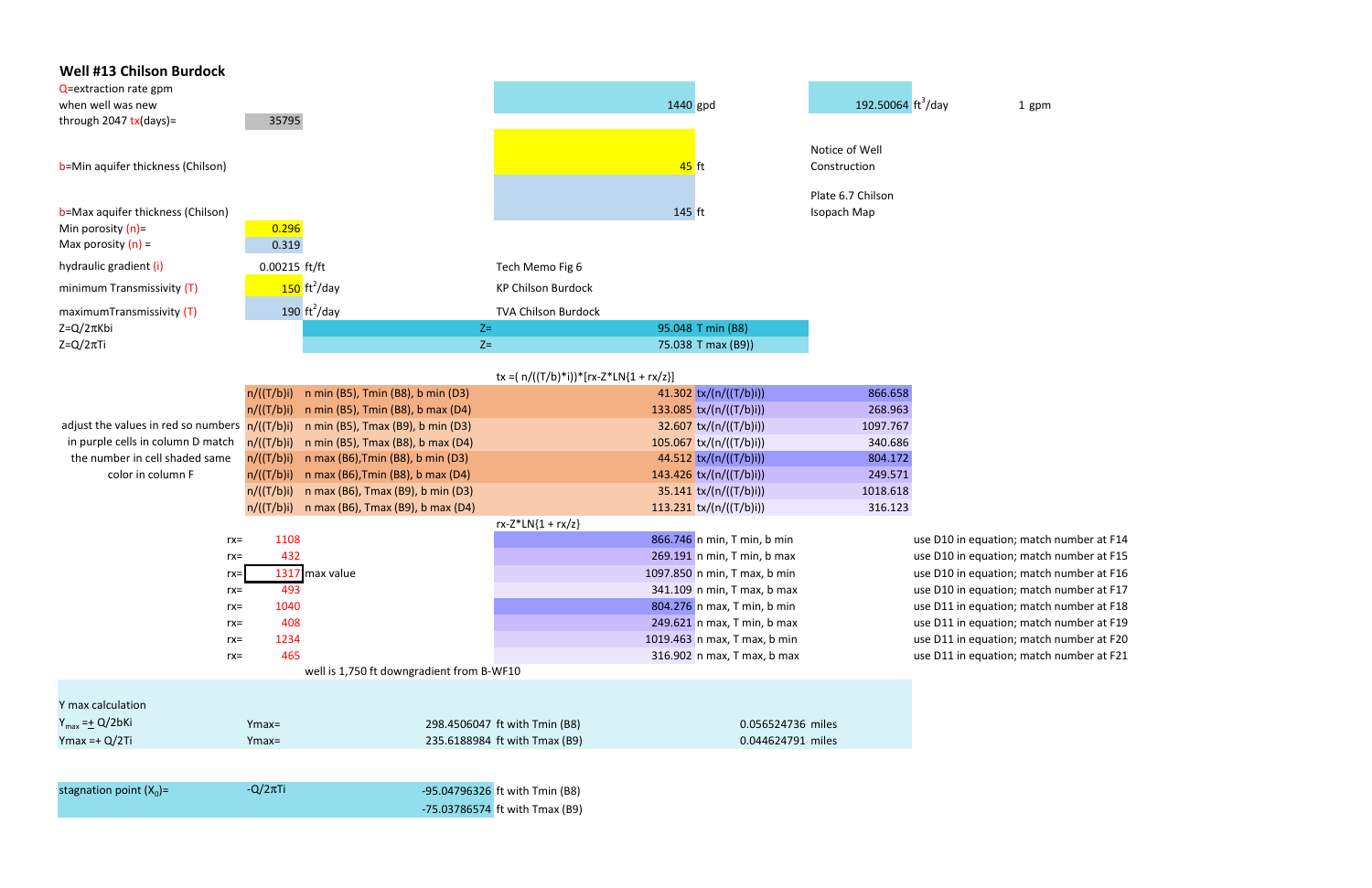| <b>Well #16 Chilson Burdock</b><br>Q=extraction rate gpm<br>(rate from historic records was higher than SEO allows without water rights permit so<br>using default max from SEO) |                                                          |                                                       |                                            | 25,920 gpd |                   | 3465.01152 ft <sup>3</sup> /day | 18 gpm |
|----------------------------------------------------------------------------------------------------------------------------------------------------------------------------------|----------------------------------------------------------|-------------------------------------------------------|--------------------------------------------|------------|-------------------|---------------------------------|--------|
| $tx$ (days)=                                                                                                                                                                     | no well age was needed<br>for the Ymax calculation 1970s | App B Part 1 p. 14 of pdf;<br>Table 1:constructed mid |                                            |            |                   |                                 |        |
| Min porosity $(n)$ =                                                                                                                                                             | 0.296                                                    |                                                       |                                            |            |                   |                                 |        |
| Max porosity $(n)$ =                                                                                                                                                             | 0.319                                                    |                                                       |                                            |            |                   |                                 |        |
| hydraulic gradient (i)                                                                                                                                                           | 0.00215 ft/ft                                            |                                                       | Tech Memo Fig 6                            |            |                   |                                 |        |
| minimum Transmissivity (T)                                                                                                                                                       |                                                          | $150 \text{ ft}^2/\text{day}$                         | <b>KP Chilson Burdock</b>                  |            |                   |                                 |        |
| maximumTransmissivity (T)                                                                                                                                                        |                                                          | 190 $\text{ft}^2/\text{day}$                          | <b>TVA Chilson Burdock</b>                 |            |                   |                                 |        |
|                                                                                                                                                                                  |                                                          |                                                       |                                            |            |                   |                                 |        |
| $Y_{max} = \pm Q/2bKi$                                                                                                                                                           | $Ymax=$                                                  |                                                       | 39.0204 ft with Tmin (B9); n min (B6)      |            | 0.007390227 miles |                                 |        |
| $Ymax = + Q/2Ti$                                                                                                                                                                 | $Ymax=$                                                  |                                                       | 36.20701693 ft with Tmin (B9); n max (B7)  |            | 0.00685739 miles  |                                 |        |
|                                                                                                                                                                                  | $Ymax=$                                                  |                                                       | 30.80557895 ft with Tmax (B10); n min (B6) |            | 0.00583439 miles  |                                 |        |
|                                                                                                                                                                                  | $Ymax=$                                                  |                                                       | 28.58448705 ft with Tmax (B10); n max (B7) |            | 0.005413729 miles |                                 |        |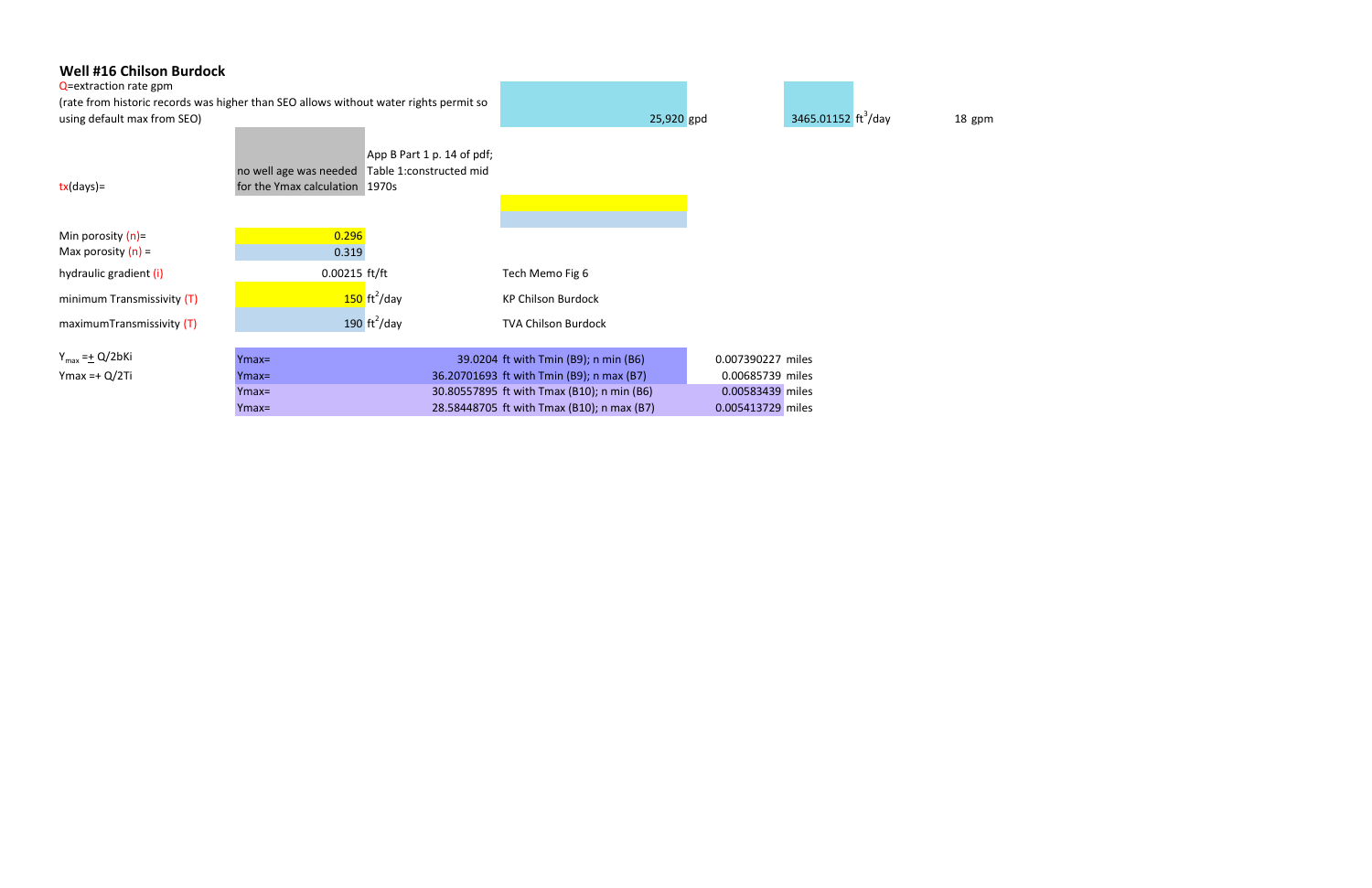

adjust the values in red so numbers in purple cells in column D match the number in cell shaded same color in column F

|                                                   |                | $n/Ki=n/((T/b)i)$                     |                                               | 188.848 tx/(n/Ki)=tx/(n/((T/b)*i)) | 228.226 T min  |
|---------------------------------------------------|----------------|---------------------------------------|-----------------------------------------------|------------------------------------|----------------|
|                                                   |                | $n/Ki=n/((T/b)i)$                     |                                               | 39.991 tx/(n/Ki)=tx/(n/((T/b)*i))  | 1077.732 T max |
|                                                   |                |                                       | $rx-Z^*LN{1 + rx/z}$                          |                                    |                |
|                                                   | $T$ min $rx =$ | 914                                   |                                               | 228.288 match F15                  |                |
|                                                   | $T$ max rx=    | 1593                                  |                                               | 1077.786 match F16                 |                |
|                                                   |                | well is 7,880 downgradient from B-WF4 |                                               |                                    |                |
| Y max calculation                                 |                |                                       |                                               |                                    |                |
| $Y$ max =+ $Q/2b$ Ki                              |                |                                       |                                               |                                    |                |
| $Y$ max =+ $Q/2$ Ti                               | $T$ min Ymax=  | 3917.391941 ft                        |                                               | 0.741930292 miles                  |                |
|                                                   | T max Ymax=    | 829.5653523 ft                        |                                               |                                    |                |
| using the distance from<br>the AE boundary as rx, |                |                                       |                                               |                                    |                |
| solved for tx                                     |                |                                       | tx= $n/Ki[rx-Z*LN{1 + rx/z}]$                 |                                    |                |
| $rx =$                                            | 7880           |                                       | $tx = (n/((T/b)i))^*[rx-(Z^*LN{1 + (rx/z)})]$ |                                    |                |
|                                                   |                | $T \text{ min } tx =$                 | 1019251.576 days                              |                                    | 2792.47 years  |
|                                                   |                | $T \text{ min } tx =$                 | 278909.7455 days                              |                                    | 764.1363       |
|                                                   |                |                                       |                                               |                                    |                |
| stagnation point $(X_0)$ =                        | $-Q/2\pi$ Ti   | -1247.577051 ft with Tmin (B6)        |                                               |                                    |                |
|                                                   |                |                                       | $-264.1927874$ ft with Tmax (B7)              |                                    |                |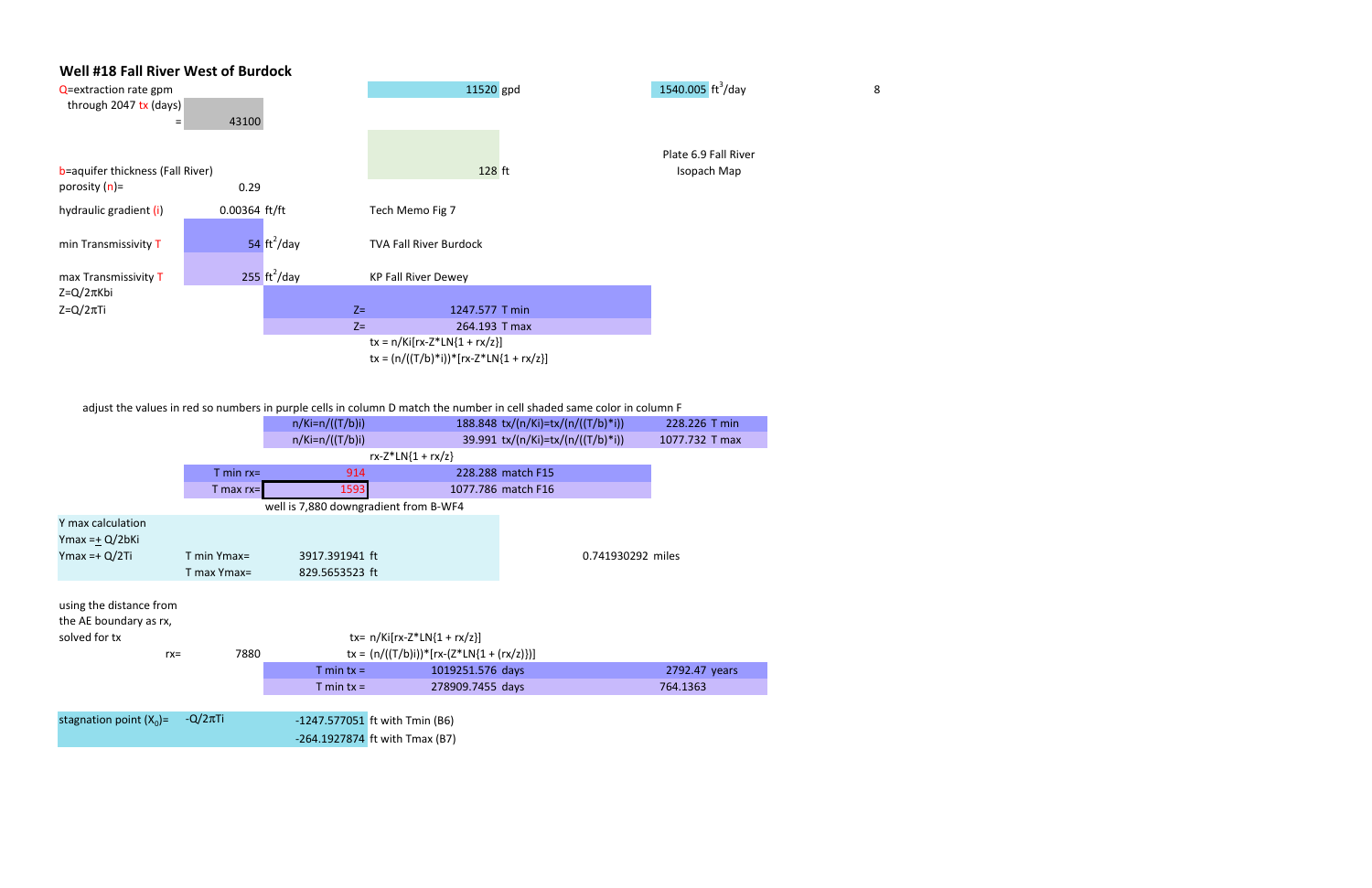## Wells #40 and #4002 Inyan Kara Dewey

| these two wells are very close together, so they are being treated as 1 well pumping at 2,880 + 25,920 gpd |                         |                            |                                                                                                                                                     |                                |                                                                                  |  |
|------------------------------------------------------------------------------------------------------------|-------------------------|----------------------------|-----------------------------------------------------------------------------------------------------------------------------------------------------|--------------------------------|----------------------------------------------------------------------------------|--|
| when well was new                                                                                          |                         |                            | 3850.013 $\frac{\text{ft}^3}{\text{day}}$<br>28800 gpd                                                                                              | $t_x = n/Ki$ [ $r_x - i$       |                                                                                  |  |
| through 2047 tx (days) =<br>b=aquifer thickness (Fall River)                                               | 39,448.0                |                            | used age of 4002 which is the older well constructed in 1940<br>150 ft<br>Plate 6.9 Fall River isopach map                                          |                                | where<br>$t_x$ = travel time from<br>$n =$ porosity<br>$r_x$ = distance over $w$ |  |
| porosity (n)=<br>hydraulic gradient (i)                                                                    | 0.29<br>$0.00364$ ft/ft |                            | Tech Memo Fig 8                                                                                                                                     |                                | $r_x$ is positive $(+)$<br>$negative (-)$ is                                     |  |
| Transmissivity (T)                                                                                         |                         | $255$ ft <sup>2</sup> /day | Using T from Fall River (KP Dewey) because<br>historic records indicate the wells are 660 and 680<br>feet deep. Top of Chilson in that area is 734' | $Z = Q/2\pi K$ bi<br>$T/b = K$ | $1/Z = 2\pi Kbi/Q$                                                               |  |
| $Z = Q/2\pi T i$<br>$T/b=K$ Z=Q/2 $\pi$ Ti                                                                 |                         | $Z =$                      | 660.482                                                                                                                                             | $Z = Q/2\pi T i$               | $1/Z=2\pi Ti/Q$                                                                  |  |

|                            | n/Ki          | $n/((T/b)*i)$                                                      | 46.865 $tx/(n/((T/b)*i))$<br>841.739 |
|----------------------------|---------------|--------------------------------------------------------------------|--------------------------------------|
|                            | $rx =$        | 1677                                                               | 842.243                              |
|                            |               |                                                                    |                                      |
| Y max calculation          |               |                                                                    |                                      |
| $Y_{max} = \pm Q/2bKi$     |               |                                                                    |                                      |
| Ymax = $+Q/2Ti$            | $Ymax=$       | 2073.913381 ft                                                     | 0.392786625 miles                    |
|                            |               | The closest well 4002 is 2,125 feet away from D-WF2 cross-gradient |                                      |
| stagnation point $(X_0)$ = | $-Q/2\pi T$ i | -660.4819684                                                       |                                      |

 $t_x = n/Ki [r_x - (Q/2\pi Kbi)ln{1 + (2\pi Kbi/Q)r_x}]$  (4-7)

- $t_x$  = travel time from point x to a pumping well
- n = porosıty
- $r_x$  = distance over which ground water travels in  $T_x$ ,<br>  $r_x$  is positive (+) if the point is upgradient, and<br>
negative (-) is downgradient

adjust the values in red so numbers in purple cells in column D match the number in cell shaded same color in column F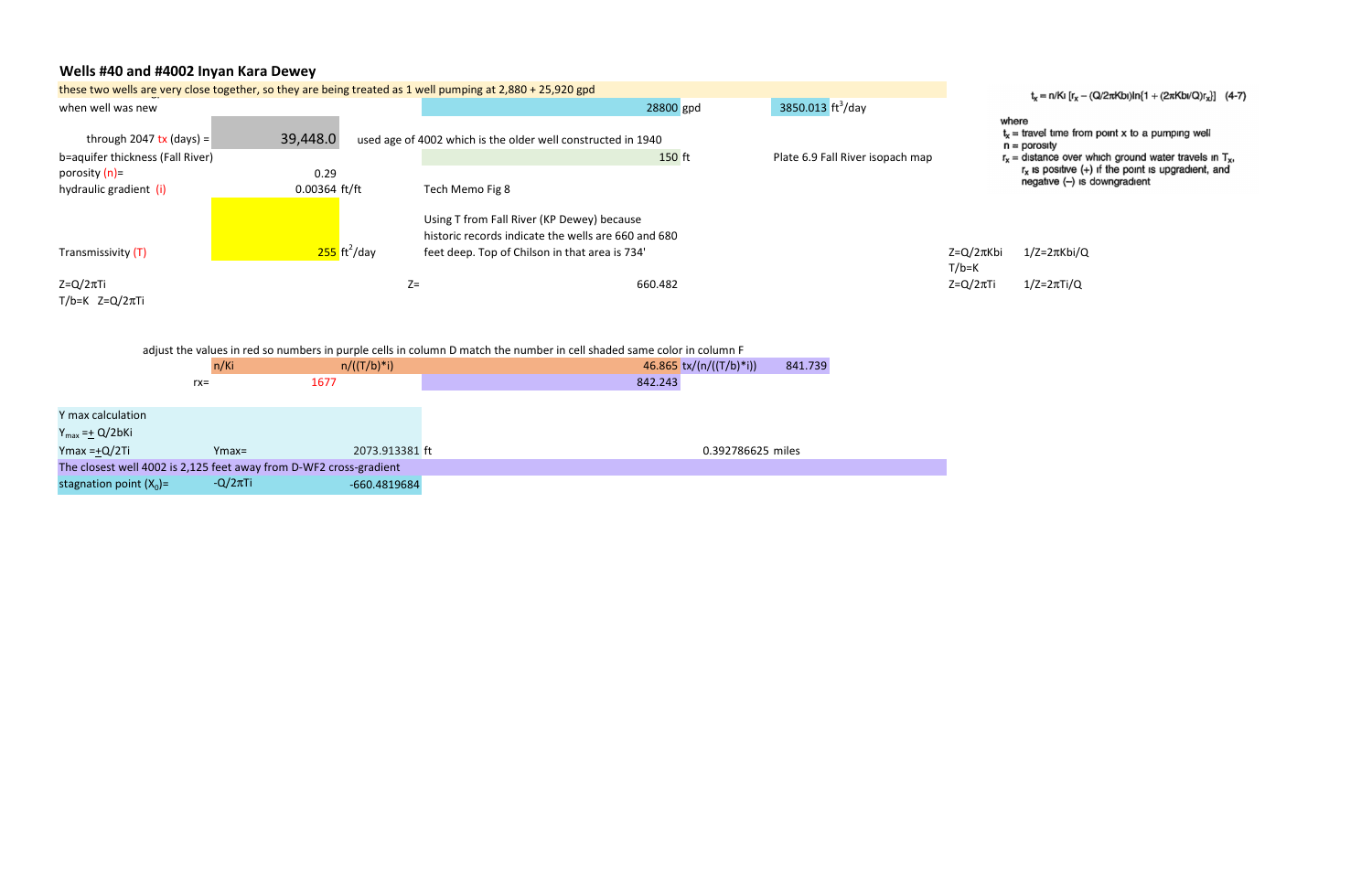# Well #41 Fall River Dewey

| pumping rate from Source $B = 12$ gpm |                            |                            |            |                                          |    |
|---------------------------------------|----------------------------|----------------------------|------------|------------------------------------------|----|
| when well was new                     |                            |                            | 17,280 gpd | 2310.01 $\frac{\text{ft}^3}{\text{day}}$ | 12 |
| through 2047 tx (days) =              | 43,100                     | no info so use 1930        |            |                                          |    |
| b=aquifer thickness (Fall River)      |                            |                            |            | from Fall River isopach map              |    |
| from Hydro ID 2 well completion form  |                            |                            | 165 ft     | Plate 6.9                                |    |
| porosity (n)=                         | 0.29                       |                            |            |                                          |    |
|                                       |                            |                            |            |                                          |    |
| hydraulic gradient (i)                | $0.00421$ ft/ft            | Tech Memo Fig 9            |            |                                          |    |
| Transmissivity (T)                    | $255$ ft <sup>2</sup> /day | <b>KP Fall River Dewey</b> |            |                                          |    |
| $Z = Q/2\pi T i$                      |                            | $Z=$                       | 342.635    |                                          |    |
|                                       |                            |                            |            |                                          |    |

T/b=K Z=Q/2πTi

adjust the values in red so numbers in purple cells in column D match the number in cell shaded same color in column F

|                                                      |        | $n/((T/b)*i)$<br>n/Ki                 |                | 966.980<br>44.572 $tx/(n/((T/b)))$ |
|------------------------------------------------------|--------|---------------------------------------|----------------|------------------------------------|
|                                                      | $rx =$ | 1554                                  |                | 967.693                            |
|                                                      |        | well is 2,750 downgradient from D-WF1 |                |                                    |
| Y max calculation                                    |        |                                       |                |                                    |
| $Y_{max} = \pm Q/2b$ Ki                              |        |                                       |                |                                    |
| Ymax = $+Q/2Ti$                                      |        | $Ymax=$                               | 1075.873355 ft | 0.203764 miles                     |
| Well 41 is 3,300 feet away from D-WF1 cross-gradient |        |                                       |                |                                    |
| stagnation point $(X_0)$ =                           |        | $-Q/2\pi T i/$                        | $-342.6348264$ |                                    |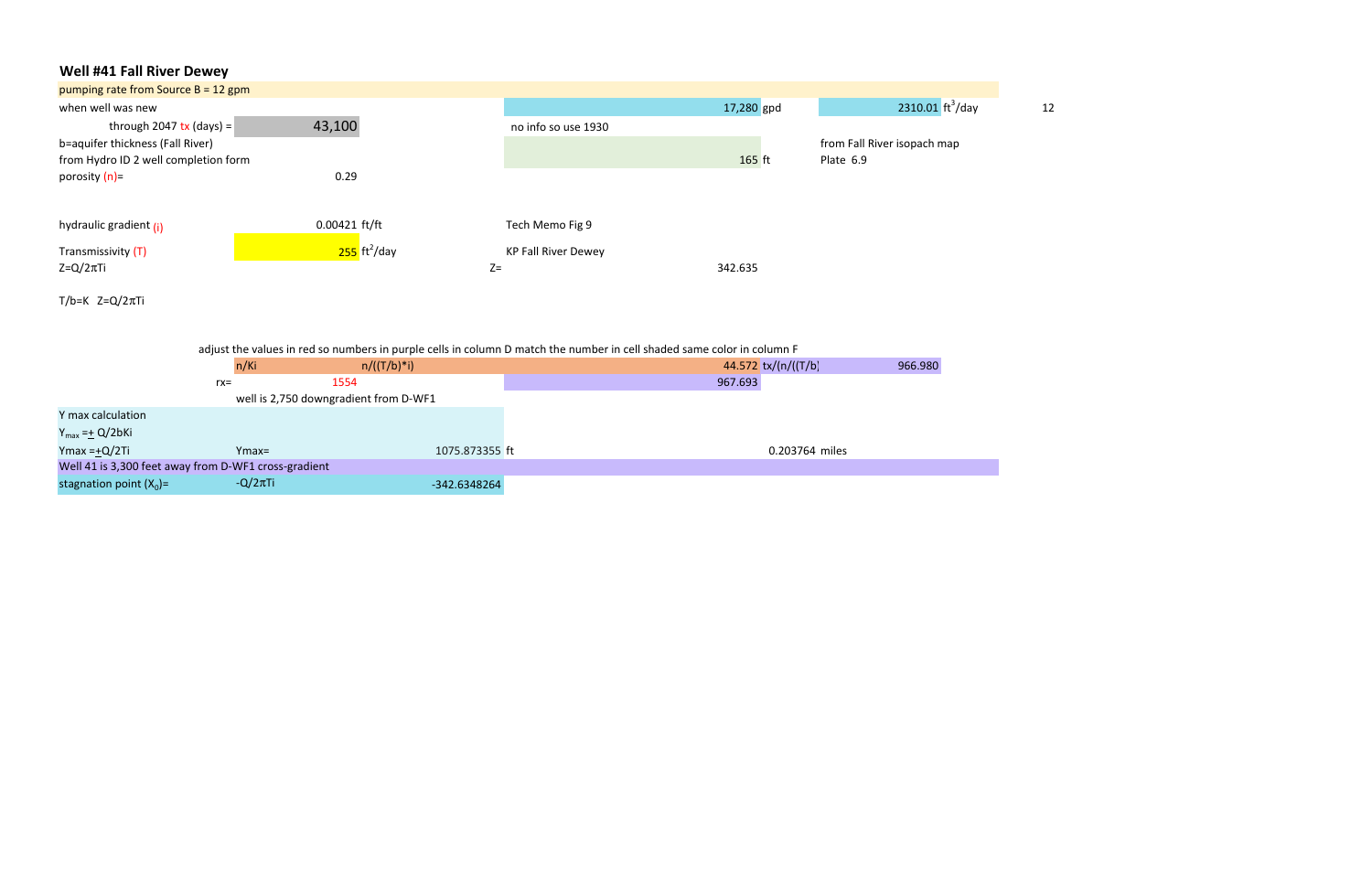## Well #41 Chilson Dewey

| pumping rate from Source B = 12 gpm               |               |                                      |                                              | 12 gpm                         |                               |                                                  |
|---------------------------------------------------|---------------|--------------------------------------|----------------------------------------------|--------------------------------|-------------------------------|--------------------------------------------------|
|                                                   |               |                                      |                                              |                                |                               |                                                  |
| Q=extraction rate gpm                             |               |                                      |                                              |                                |                               |                                                  |
| when well was new                                 |               |                                      |                                              | 17,280 gpd                     | 2310.008 ft <sup>3</sup> /day |                                                  |
| from 1930 to 2047                                 |               |                                      | no information so use construction date of   |                                |                               |                                                  |
| $tx/day$ )=                                       |               | 43,100 oldest well in the area.      |                                              |                                |                               |                                                  |
| b=Max aquifer thickness (Chilson)                 |               |                                      |                                              |                                |                               | 140 Plate 6.7 Chilson isopach map (see Slide 20) |
| Min porosity $(n)$ =                              | 0.296         |                                      |                                              |                                |                               |                                                  |
| Max porosity $(n)$ =                              | 0.319         |                                      |                                              |                                |                               |                                                  |
|                                                   |               |                                      |                                              |                                |                               |                                                  |
| hydraulic gradient (i)                            | 0.00631 ft/ft |                                      |                                              | Tech Memo Fig 10               |                               |                                                  |
| Transmissivity (T)                                |               | $\frac{590}{ }$ ft <sup>2</sup> /day | <b>TVA Dewey Chilson</b>                     |                                |                               |                                                  |
| $Z = Q/2\pi Kbi$                                  |               |                                      |                                              |                                |                               |                                                  |
| $Z = Q/2pTi$                                      |               |                                      | $Z=$                                         | 98.804                         |                               |                                                  |
|                                                   |               |                                      |                                              |                                |                               |                                                  |
| $n/Ki$ $K=T/b$                                    | $n/((T/b)*i)$ |                                      |                                              | $tx = n/Ki[rx-Z*LN{1 + rx/z}]$ |                               |                                                  |
| adjust the values in red $n/((T/b)*i)$ n min (B6) |               |                                      |                                              | 11.131 tx/(n/Ki)=t> 3872.032   |                               |                                                  |
| so numbers in purple $n/((T/b)^*i)$ n max (B7)    |               |                                      |                                              | 11.996 tx/(n/Ki)=t> 3592.857   |                               |                                                  |
| cells in column D                                 |               |                                      |                                              |                                |                               |                                                  |
| match the number in                               |               |                                      | well is 3,000 ft downgradient from D-WFs 2&4 |                                |                               |                                                  |
| $rx =$                                            | 4246 max      |                                      |                                              | 3872.167 n min                 |                               |                                                  |
| $rx =$                                            | 3696          |                                      |                                              | 3593.548 n max                 |                               |                                                  |
|                                                   |               |                                      |                                              |                                |                               |                                                  |
| Y max calculation                                 |               |                                      |                                              |                                |                               |                                                  |
| Ymax = $+ Q/2bKi$                                 |               |                                      |                                              |                                |                               |                                                  |
| $Y$ max =+ $Q/2$ Ti                               | $Ymax =$      |                                      | 310.2430471 ft                               |                                |                               |                                                  |
|                                                   |               |                                      |                                              |                                |                               |                                                  |
| stagnation point $(X_0) = -Q/2\pi T$ i            |               |                                      | -98.80351818 ft                              |                                |                               |                                                  |
|                                                   |               |                                      |                                              |                                |                               |                                                  |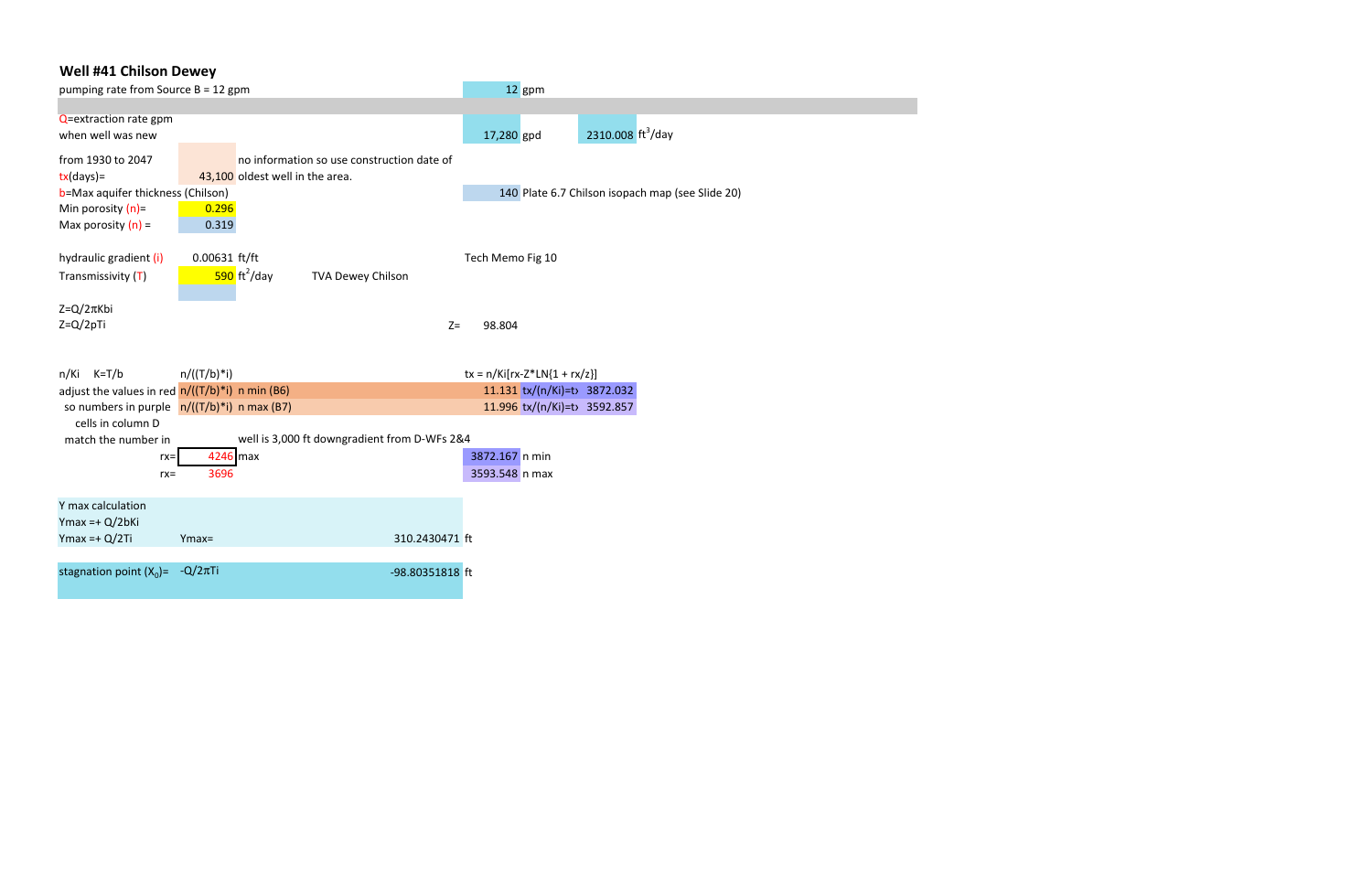# Wells #42 and #704 Chilson Dewey

these two wells are very close together, so they are being treated as 1 well pumping at 2 x 25,920 gpd

| when well was new                                    |                 |                                         |                                | 51840 gpd                                                                                                                                              |                                                                | 6930.02304 ft <sup>3</sup> /day                                                      |  |  |
|------------------------------------------------------|-----------------|-----------------------------------------|--------------------------------|--------------------------------------------------------------------------------------------------------------------------------------------------------|----------------------------------------------------------------|--------------------------------------------------------------------------------------|--|--|
|                                                      |                 | used age of well 42 which               |                                |                                                                                                                                                        |                                                                |                                                                                      |  |  |
| through 2047 $tx$ (days)=                            |                 | 36,160 is the older well                |                                |                                                                                                                                                        |                                                                |                                                                                      |  |  |
| b=Max aquifer thickness (Chilson)                    |                 |                                         |                                |                                                                                                                                                        | 150 Plate 6.7 Chilson isopach map (see Slide 20)               |                                                                                      |  |  |
| Min porosity $(n)$ =                                 | 0.296           |                                         |                                |                                                                                                                                                        |                                                                |                                                                                      |  |  |
| Max porosity $(n)$ =                                 | 0.319           |                                         |                                |                                                                                                                                                        |                                                                |                                                                                      |  |  |
|                                                      |                 |                                         |                                |                                                                                                                                                        | $t_x = n/Ki [r_x - (Q/2\pi Kbi)ln{1 + (2\pi Kbi/Q)r_x}]$ (4-7) |                                                                                      |  |  |
| hydraulic gradient (i)                               | $0.00646$ ft/ft |                                         | Tech Memo Fig 11               | where                                                                                                                                                  |                                                                |                                                                                      |  |  |
|                                                      |                 |                                         |                                |                                                                                                                                                        | $t_x$ = travel time from point x to a pumping well             |                                                                                      |  |  |
|                                                      |                 |                                         |                                |                                                                                                                                                        | $n =$ porosity                                                 |                                                                                      |  |  |
| 590 $\text{ft}^2/\text{day}$<br>Transmissivity (T)   |                 | <b>TVA Chilson Dewey</b>                |                                | $r_x$ = distance over which ground water travels in $T_x$ ,<br>$r_x$ is positive $(+)$ if the point is upgradient, and<br>negative (-) is downgradient |                                                                |                                                                                      |  |  |
| Z=Q/2πKbi                                            |                 |                                         |                                |                                                                                                                                                        | $Q =$ discharge                                                | $K =$ hydraulic conductivity<br>$b =$ aquifer thickness<br>$i = h$ ydraulic gradient |  |  |
| Z=Q/2pTi                                             |                 |                                         | $Z=$                           | 289.528                                                                                                                                                |                                                                |                                                                                      |  |  |
|                                                      |                 |                                         |                                |                                                                                                                                                        |                                                                |                                                                                      |  |  |
|                                                      |                 |                                         |                                |                                                                                                                                                        |                                                                |                                                                                      |  |  |
| $n/Ki$ $K=T/b$                                       | $n/((T/b)*i)$   |                                         | $tx = n/Ki[rx-Z*LN{1 + rx/z}]$ |                                                                                                                                                        |                                                                |                                                                                      |  |  |
| adjust the values in red so $n/((T/b)*i)$ n min (B6) |                 |                                         |                                |                                                                                                                                                        | 11.649 tx/(n/Ki)=tx/(n/((T/b)*i))                              | 3104.059                                                                             |  |  |
| numbers in purple cells in $n/((T/b)*i)$             |                 | $n$ max (B7)                            |                                |                                                                                                                                                        | 12.554 tx/(n/Ki)=tx/(n/((T/b)*i)                               | 2880.255                                                                             |  |  |
| column D match the                                   |                 |                                         |                                |                                                                                                                                                        |                                                                |                                                                                      |  |  |
| number in cell shaded                                |                 |                                         |                                |                                                                                                                                                        |                                                                |                                                                                      |  |  |
| rx=                                                  | 3877 max        |                                         |                                | 3104.949 n min                                                                                                                                         |                                                                |                                                                                      |  |  |
| $rx =$                                               | 3073            |                                         |                                | 2781.020 n max                                                                                                                                         |                                                                |                                                                                      |  |  |
|                                                      |                 | wells are 4,800 downgradient from D-WF4 |                                |                                                                                                                                                        |                                                                |                                                                                      |  |  |
| Y max calculation                                    |                 |                                         |                                |                                                                                                                                                        |                                                                |                                                                                      |  |  |
| Ymax =+ $Q/2bKi$                                     |                 |                                         |                                |                                                                                                                                                        |                                                                |                                                                                      |  |  |
| Ymax = $+ Q/2Ti$                                     | $Ymax =$        | 909.1177835 ft                          |                                |                                                                                                                                                        | 0.172181398 miles                                              |                                                                                      |  |  |
|                                                      |                 |                                         |                                |                                                                                                                                                        |                                                                |                                                                                      |  |  |
| stagnation point $(X_0)$ =                           | $-Q/2\pi$ Ti    | -289.5279565 ft                         |                                |                                                                                                                                                        |                                                                |                                                                                      |  |  |